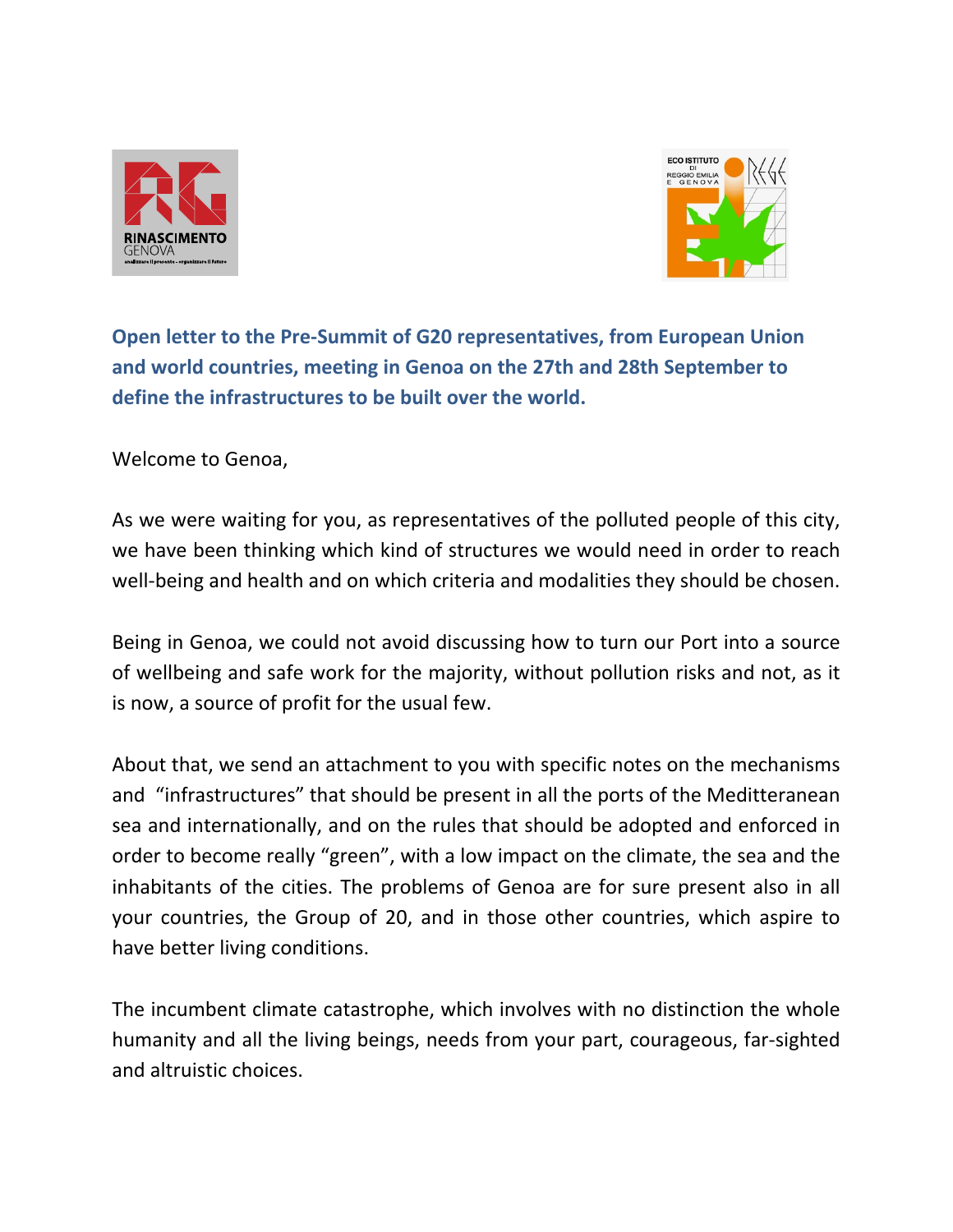The challenge is immense; it was never faced before and cannot be lost.

It is not possible just to speak generically about sustainable development, resilience, ecological transition and not to change anything in concrete about production models, trading, consumerism, financial markets. The era of the persitent priorities given at any cost to the growth and to the GDP increase must come to an end. A new revolution must be achieved: the ecological one.

The Ecological Revolution impose alternative and focused priorities: a fair and balanced use and distribution of the resources for the whole humanity, the reduction of the waste of energy, materials and food by the richest countries, ours, and the rejection of war by all the countries.

The infrastructures that we shall build must:

- facilitate the quick stop to fossil fuels,
- produce and use only renewable energy, in more sober way, able to continue in the millennia to come,
- identify more efficient and less impacting ways to trade goods and transport people.

It is extremely important to recognize the value of the essential materials, which make up products and goods, so that, after a fair time-lapse and through the adequate mechanisms and tools, can be retrieved and recycled.

Moreover, you have to take care of the buildings and infrastructures that already exist and host us: houses and cities, which, at all latitudes, shall be pleasant to live, green oasis able to respond to the climatic extreme events.

In order to implement all that, a radical change in terms of methods and processes adopted until now is due. Transparent and participated choices are needed, which are respectful of norms and laws established for health and environment protection, such as those that the European Union started to discuss.

Finally, we ask to the representatives of the European Union to establish independent Observatories that evaluate the environmental impact of the projects approved, within the framework of the "Next Generation EU" and, in